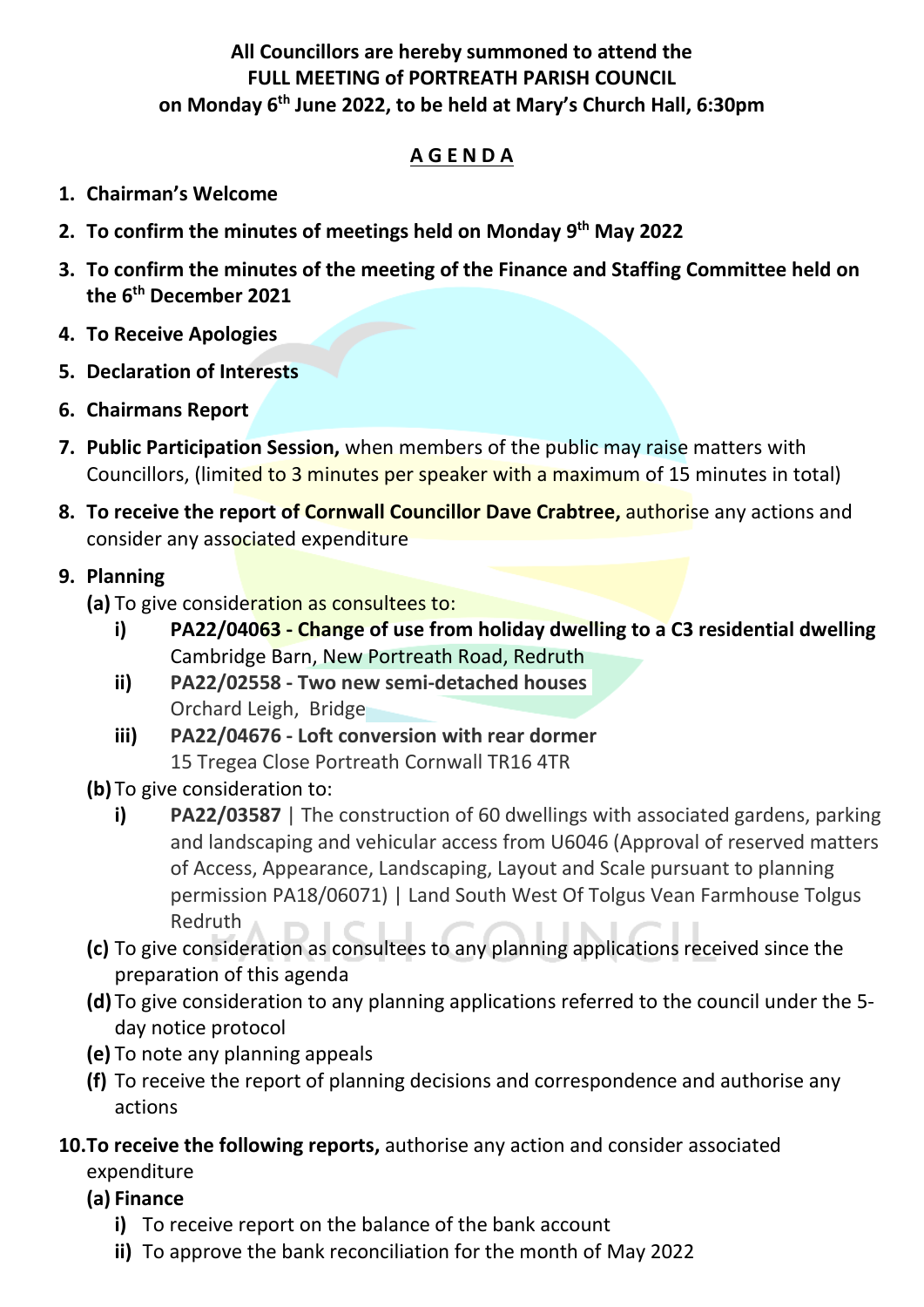- iii) To receive the Payment Schedule for the period 1<sup>st</sup> May 2022– 31<sup>st</sup> May 2022 and authorise payment of invoices received, and payments scheduled for 1<sup>st</sup> June 2022 -30 th June 2022
- **iv)** To note any income received

# **(b) Finance and Staffing Committee Report**

- i) General Report
- **(c) Clerks Report,** authorise any action and consider associated expenditure
	- **i)** General report
	- **ii)** Action Plan
	- **iii)** Platinum Jubilee
- **11.To consider the councils views to the Public Spaces Protection Order, Renewal of existing dog bans on beaches and formulate an early response to the Beach Restrictions consultation,** authorise any action and consider associated expenditure
- **12.To approve the co-option process to fill the casual vacancy of Councillor,** authorise any action and consider associated expenditure
- **13.To consider requesting that Cornwall Council reinstates the Tehidy Management Committee to include members from local councils and members of the public,** authorise any action and consider associated expenditure

# **14.Speedwatch**

- **a)** Community Speed Watch programme
- **b)** Consider purchase and installation of radar speed indication devices in various location in the parish, authorise any action and consider associated expenditure
- **c)** Consider the formation of a working party to manage radar speed indication devices and work with the community speed watch team
- **15.Update on projects for the year 21/22,** authorise any action and consider associated expenditure
	- **a) Former Public Toilets**
	- **b) Public Toilets**
	- **c) Neighbourhood Development Plan (NDP)**
	- **d) Signage**
	- **e) Technology**
	- **f) WAAF Site**
		- **i) General update**
		- **ii) Update on the proposals for the future of the WAAF Site,** authorise any action and consider associated expenditure
	- **g) Consider the formation of a working group to identify potential future projects for the council to consider**
- **16.To receive various items of correspondence,** authorise any action and consider associated expenditure
	- **a) Correspondence circulated by email**
		- **i) Lanteglos by Fowey Parish Council**: Request to consider joining the approach to the local government ombudsman to elicit change from Cornwall Council in respect of allocation of social housing